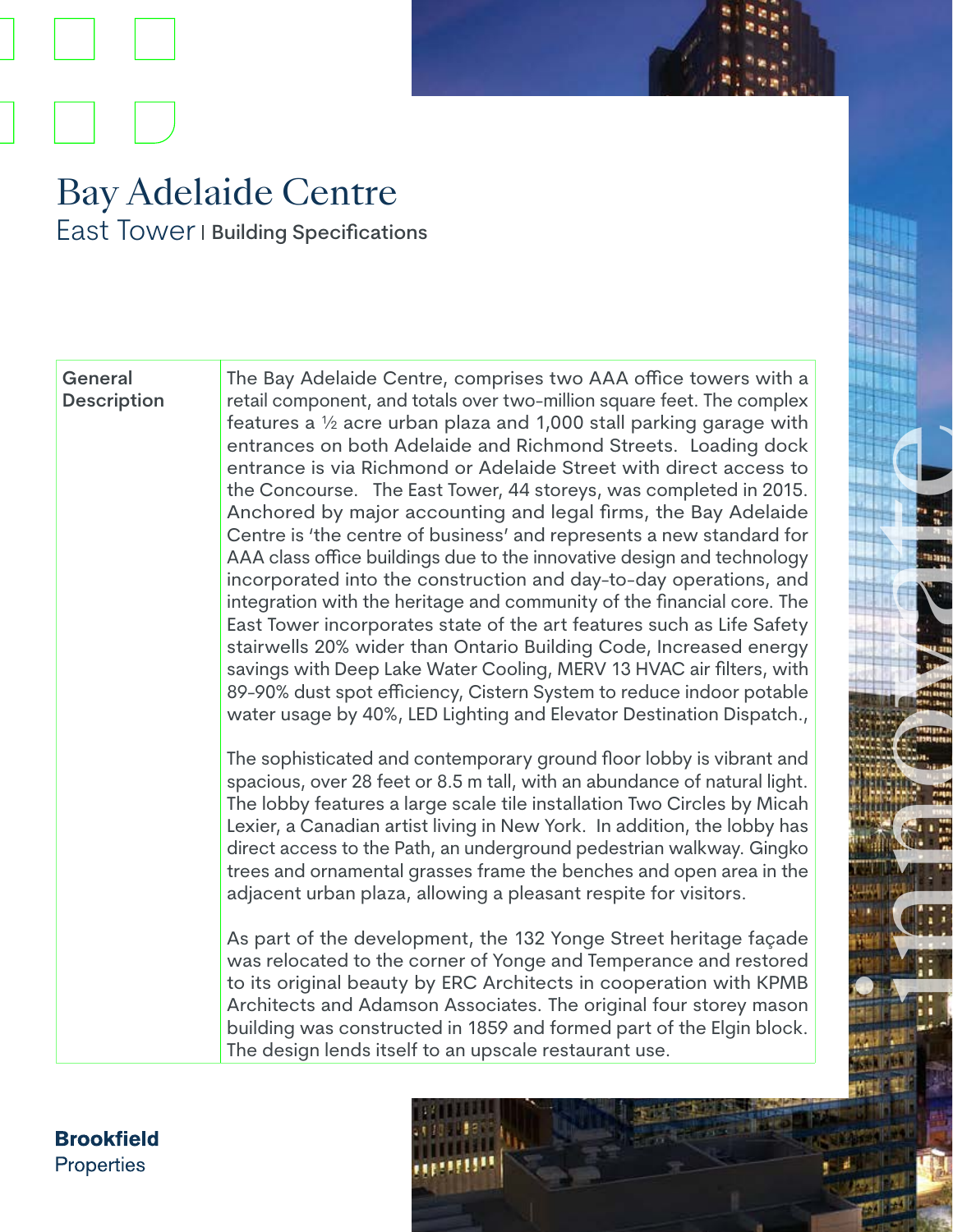

| <b>Design Architect</b>                                       | <b>KPMG Architects</b>                                                                                                                                                                                                                                                                                                                                                                            |
|---------------------------------------------------------------|---------------------------------------------------------------------------------------------------------------------------------------------------------------------------------------------------------------------------------------------------------------------------------------------------------------------------------------------------------------------------------------------------|
| General<br><b>Contractor</b>                                  | Multiplex Construction Canada Ltd.                                                                                                                                                                                                                                                                                                                                                                |
| <b>Mechanical</b><br><b>Engineer</b>                          | The Mitchell Partnership                                                                                                                                                                                                                                                                                                                                                                          |
| <b>Structural</b><br><b>Engineer</b>                          | <b>Entuitive Corporation</b>                                                                                                                                                                                                                                                                                                                                                                      |
| <b>Completion Date</b>                                        | December 2015                                                                                                                                                                                                                                                                                                                                                                                     |
| <b>Building Height</b>                                        | 44 stories                                                                                                                                                                                                                                                                                                                                                                                        |
| <b>Design Load</b>                                            | 20 pounds per square foot partition load<br>100 pounds per square foot live load<br>150 pounds per square foot live load in certain areas near the core                                                                                                                                                                                                                                           |
| <b>Rentable Area</b>                                          | Approximately 1,020,000 SF                                                                                                                                                                                                                                                                                                                                                                        |
| <b>Typical Floor</b><br>Area                                  | Approximately 22,900 to 23,800 SF                                                                                                                                                                                                                                                                                                                                                                 |
| <b>Ceiling Heights</b>                                        | Slab-to-slab heights on office floors average 13'1" or 4 m<br>Standard floor to ceiling height is 9' or 2.74 m                                                                                                                                                                                                                                                                                    |
| <b>Mullion Spacing</b>                                        | 1500mm on centre                                                                                                                                                                                                                                                                                                                                                                                  |
| <b>Interior Columns</b>                                       | <b>None</b>                                                                                                                                                                                                                                                                                                                                                                                       |
| Heating,<br><b>Ventilation and</b><br><b>Air Conditioning</b> | The Building Automation and Energy Management System is primarily<br>fully networked computerized DDC equipment. In addition to equipment<br>operation and control, the system can perform demand totalization,<br>load shedding and duty cycling functions.                                                                                                                                      |
| <b>Design Criteria</b>                                        | The building's HVAC systems are designed to meet or exceed Ontario<br>Building Code requirements. Design conditions are based upon<br>occupancy of not more than one person per 150 rentable square<br>feet. Fresh air is introduced at the rate of 0.2 cubic feet per minute, in<br>excess of government and professional standards, resulting in improved<br>employee comfort and productivity. |
| Heat                                                          | Heat is supplied by hot water boilers and steam.                                                                                                                                                                                                                                                                                                                                                  |
| <b>Air Conditioning</b>                                       | Cooling is provided by Enwave DLWC.                                                                                                                                                                                                                                                                                                                                                               |

**Brookfield** Properties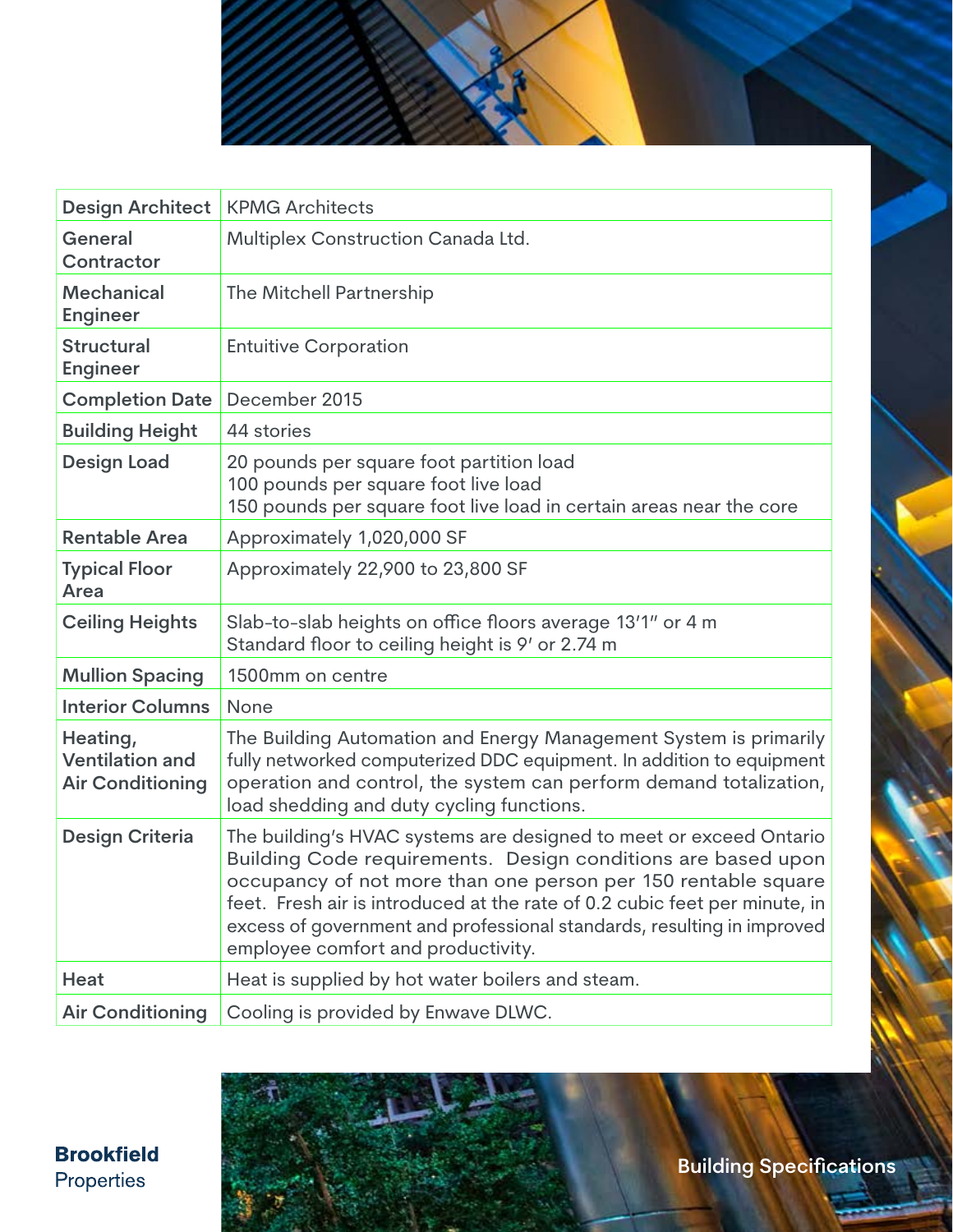

| <b>Standard</b><br><b>Hours of HVAC</b><br>Operation | 7:30 a.m. to 6:30 p.m., Monday through Friday<br>9:00 a.m. to 5:00 p.m., Saturday<br>Supplemental HVAC is available 24 hours a day.                                                                                                         |
|------------------------------------------------------|---------------------------------------------------------------------------------------------------------------------------------------------------------------------------------------------------------------------------------------------|
| <b>Electricity</b>                                   | Building-standard power consists of 5.8 watts per square foot,<br>connected load, provided by Toronto Hydro. Additional power is<br>available based upon demonstrated need. Back-up power is provided<br>by two 1,500 KW diesel generators. |
| <b>Electric Closet</b>                               | 1 per floor                                                                                                                                                                                                                                 |
| <b>Telephone</b><br><b>Closet</b>                    | 2 per floor                                                                                                                                                                                                                                 |
| Number of<br>Passenger<br><b>Elevators</b>           | 20 elevators organized into 4 banks:<br>2nd to 26th Floors<br>27th to 44th Floors                                                                                                                                                           |
| Passenger<br>Elevator<br>Capacity                    | 1,591kg                                                                                                                                                                                                                                     |
| Passenger<br><b>Elevator Speed</b>                   | 1,000-- 1,200 FPM (feet per minute)                                                                                                                                                                                                         |
| Number of<br><b>Parking Elevators</b>                | 6 elevators organized into 3 banks:<br>Levels P1-P4 (North)<br>Levels P1-P3 (South)<br>Levels $P1 - P3$ (East)                                                                                                                              |
| <b>Parking Elevator</b><br>Capacity                  | 1,591 kg                                                                                                                                                                                                                                    |
| <b>Parking Elevator</b><br><b>Speed</b>              | 350 FPM (feet per minute)                                                                                                                                                                                                                   |
| Number of<br><b>Service Elevators</b>                | 4 – 2 from P3 to Loading Dock, 2 from P3 to 44th floor                                                                                                                                                                                      |
| <b>Service Elevator</b><br>Capacity                  | 2,727 kg                                                                                                                                                                                                                                    |
| <b>Service Elevator</b><br><b>Size</b>               | Dock Service Elevators: 11' deep x 5' 2" wide x 11' high<br>Tower Service Elevators: 9' deep x 5' 2" wide x 9' 10" high                                                                                                                     |

**Building Specifications**

**Brookfield** Properties